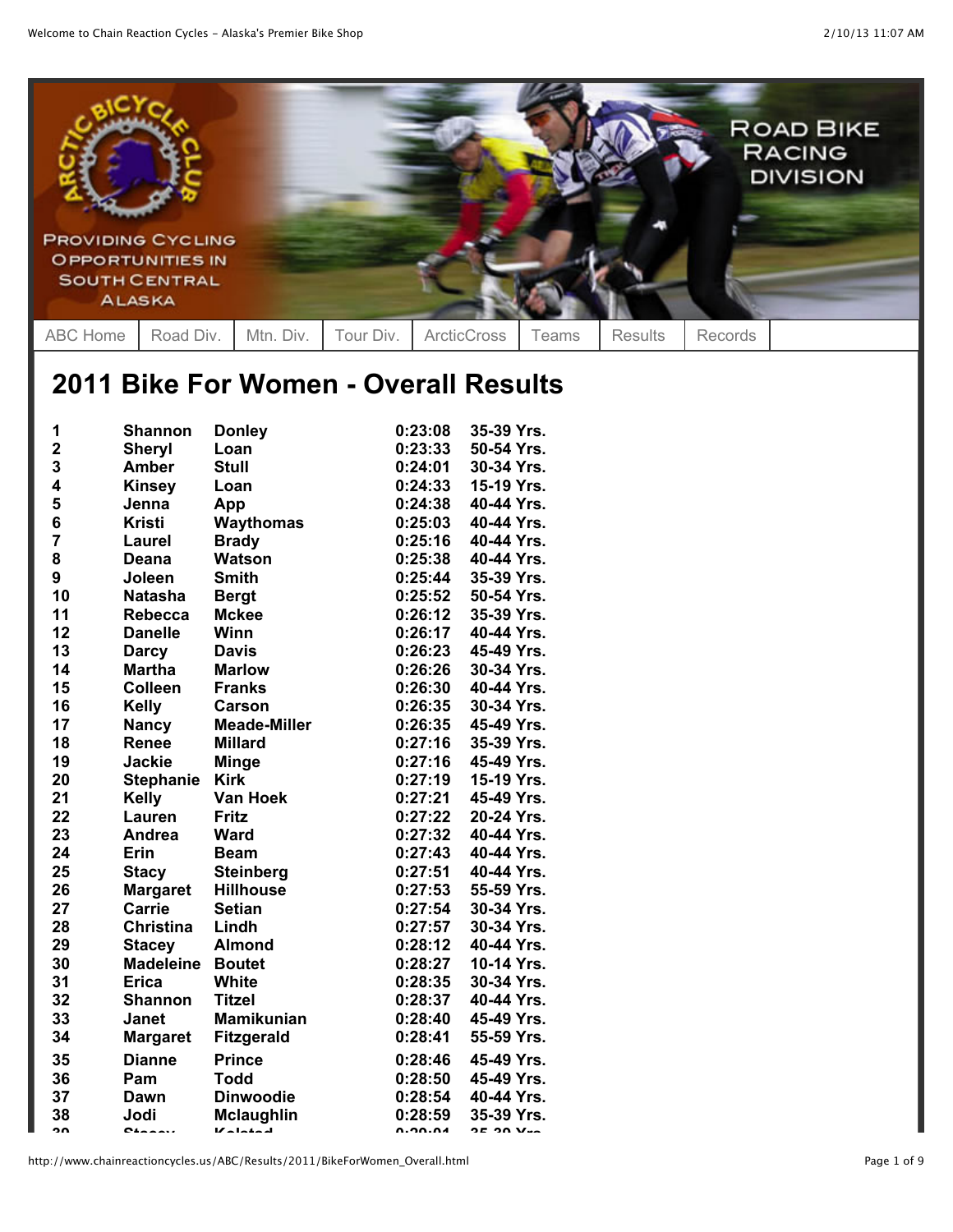|    |                                   | <b>NUISIAU</b>          | ו∪∶בא:ט | <b>JJ-JJ IIS.</b> |
|----|-----------------------------------|-------------------------|---------|-------------------|
| აუ | <b>Stacey</b><br><b>Christina</b> |                         | 0:29:04 |                   |
| 40 |                                   | Grande                  |         | 25-29 Yrs.        |
| 41 | Jennifer                          | <b>Sees</b>             | 0:29:04 | 35-39 Yrs.        |
| 42 | Veronica                          | Vania                   | 0:29:07 | 45-49 Yrs.        |
| 43 | <b>Chris</b>                      | <b>Broda</b>            | 0:29:09 | 55-59 Yrs.        |
| 44 | <b>Melanie</b>                    | <b>Hunter</b>           | 0:29:13 | 35-39 Yrs.        |
| 45 | Ana                               | Jager                   | 0:29:14 | 10-14 Yrs.        |
| 46 |                                   | <b>Kirk</b>             | 0:29:21 | 40-44 Yrs.        |
|    | Tanya                             |                         |         |                   |
| 47 | <b>Siri</b>                       | <b>Moss</b>             | 0:29:23 | 55-59 Yrs.        |
| 48 | Julie                             | Vogler                  | 0:29:27 | 35-39 Yrs.        |
| 49 | Angela                            | Conroy                  | 0:29:32 | 45-49 Yrs.        |
| 50 | <b>Karen</b>                      | <b>Benning</b>          | 0:29:35 | 40-44 Yrs.        |
| 51 | <b>Karrianna</b>                  | Gallagher               | 0:29:40 | 25-29 Yrs.        |
| 52 | Amy                               | <b>Klein</b>            | 0:29:40 | 40-44 Yrs.        |
|    |                                   |                         |         | 35-39 Yrs.        |
| 53 | Jill                              | <b>Simek</b>            | 0:29:46 |                   |
| 54 | Lana                              | <b>Davis</b>            | 0:29:46 | 40-44 Yrs.        |
| 55 | <b>Sarissa</b>                    | <b>Lammers</b>          | 0:29:48 | 10-14 Yrs.        |
| 56 | Trish                             | <b>Jenkins</b>          | 0:29:48 | 50-54 Yrs.        |
| 57 | Keri                              | Koger                   | 0:29:50 | 25-29 Yrs.        |
| 58 | <b>Fiona</b>                      | <b>Peichel</b>          | 0:29:57 | 40-44 Yrs.        |
| 59 | <b>Pamela</b>                     |                         | 0:30:00 | 55-59 Yrs.        |
|    |                                   | Cassidy                 |         |                   |
| 60 | <b>Heather</b>                    | Hogge                   | 0:30:03 | 30-34 Yrs.        |
| 61 | Lesley                            | Yamauchi                | 0:30:07 | 55-59 Yrs.        |
| 62 | Julie                             | <b>Austerman</b>        | 0:30:09 | 35-39 Yrs.        |
| 63 | <b>Trude</b>                      | Rylandsholm             | 0:30:10 | 45-49 Yrs.        |
| 64 | <b>Mary</b>                       | <b>Krysinski</b>        | 0:30:12 | 50-54 Yrs.        |
| 65 | Donna                             | <b>Gryder-boutet</b>    | 0:30:14 | 50-54 Yrs.        |
|    |                                   |                         |         | 40-44 Yrs.        |
| 66 | <b>Traci</b>                      | <b>Bradford</b>         | 0:30:18 |                   |
| 67 | Cindy                             | <b>Hendel</b>           | 0:30:20 | 55-59 Yrs.        |
| 68 | <b>Shelly</b>                     | <b>Schwenn</b>          | 0:30:23 | 40-44 Yrs.        |
| 69 | <b>Tina</b>                       | <b>Mcmaster-Goering</b> | 0:30:41 | 45-49 Yrs.        |
| 70 | Jenny                             | <b>Jemison</b>          | 0:30:52 | 25-29 Yrs.        |
| 71 | <b>Bronwyn</b>                    | <b>Haynes</b>           | 0:30:52 | 40-44 Yrs.        |
| 72 | Andrea                            | <b>Tesch</b>            | 0:30:56 | 50-54 Yrs.        |
| 73 |                                   |                         | 0:30:59 | 50-54 Yrs.        |
|    | Cindy                             | Cooper                  |         |                   |
| 74 | <b>Bobbie</b>                     | <b>Redinius</b>         | 0:31:07 | 45-49 Yrs.        |
| 75 | Sara                              | Rottman                 | 0:31:12 | 25-29 Yrs.        |
| 76 | <b>Heather</b>                    | Wilson                  | 0:31:12 | 30-34 Yrs.        |
| 77 | Pam                               | <b>Tittle</b>           | 0:31:14 | 45-49 Yrs.        |
| 78 | Jennifer                          | Liepa                   | 0:31:16 | 40-44 Yrs.        |
| 79 | <b>Beth</b>                       | Calabro                 | 0:31:18 | 30-34 Yrs.        |
|    |                                   |                         | 0:31:21 | 25-29 Yrs.        |
| 80 | <b>Audrey</b>                     | <b>Paule</b>            |         |                   |
| 81 | Liisa                             | <b>Morrison</b>         | 0:31:40 | 45-49 Yrs.        |
| 82 | Anne                              | <b>Thomas</b>           | 0:31:46 | 35-39 Yrs.        |
| 83 | Maggi                             | <b>Arend</b>            | 0:31:47 | 55-59 Yrs.        |
| 84 | Janus                             | <b>Reyes</b>            | 0:31:50 | 45-49 Yrs.        |
| 85 | Kimi                              | <b>Elliott</b>          | 0:31:52 | 25-29 Yrs.        |
| 86 | Lori                              | <b>Davey</b>            | 0:31:53 | 40-44 Yrs.        |
| 87 | <b>Charmaine Holt</b>             |                         | 0:31:54 | 45-49 Yrs.        |
|    |                                   |                         |         |                   |
| 88 | <b>Stephanie</b>                  | <b>Manning</b>          | 0:31:58 | 20-24 Yrs.        |
| 89 | Kacy                              | <b>Hillman</b>          | 0:32:01 | 25-29 Yrs.        |
|    |                                   |                         |         |                   |
| 90 | <b>Alycia</b>                     | <b>Beiergrohslein</b>   | 0:32:04 | 40-44 Yrs.        |
| 91 | Rachel                            | <b>Hopkins</b>          | 0:32:06 | 35-39 Yrs.        |
| 92 | Caren                             | <b>Carlson</b>          | 0:32:06 | 40-44 Yrs.        |
| 93 | <b>Sally</b>                      | <b>Timp</b>             | 0:32:07 | 55-59 Yrs.        |
| 94 | <b>Dianna</b>                     | <b>Clemetson</b>        | 0:32:15 | 40-44 Yrs.        |
| 95 | Karla                             | Welch                   | 0:32:19 | 55-59 Yrs.        |
| 96 | <b>Diane</b>                      | <b>Mohwinkel</b>        | 0:32:23 | 65-69 Yrs.        |
|    |                                   |                         |         |                   |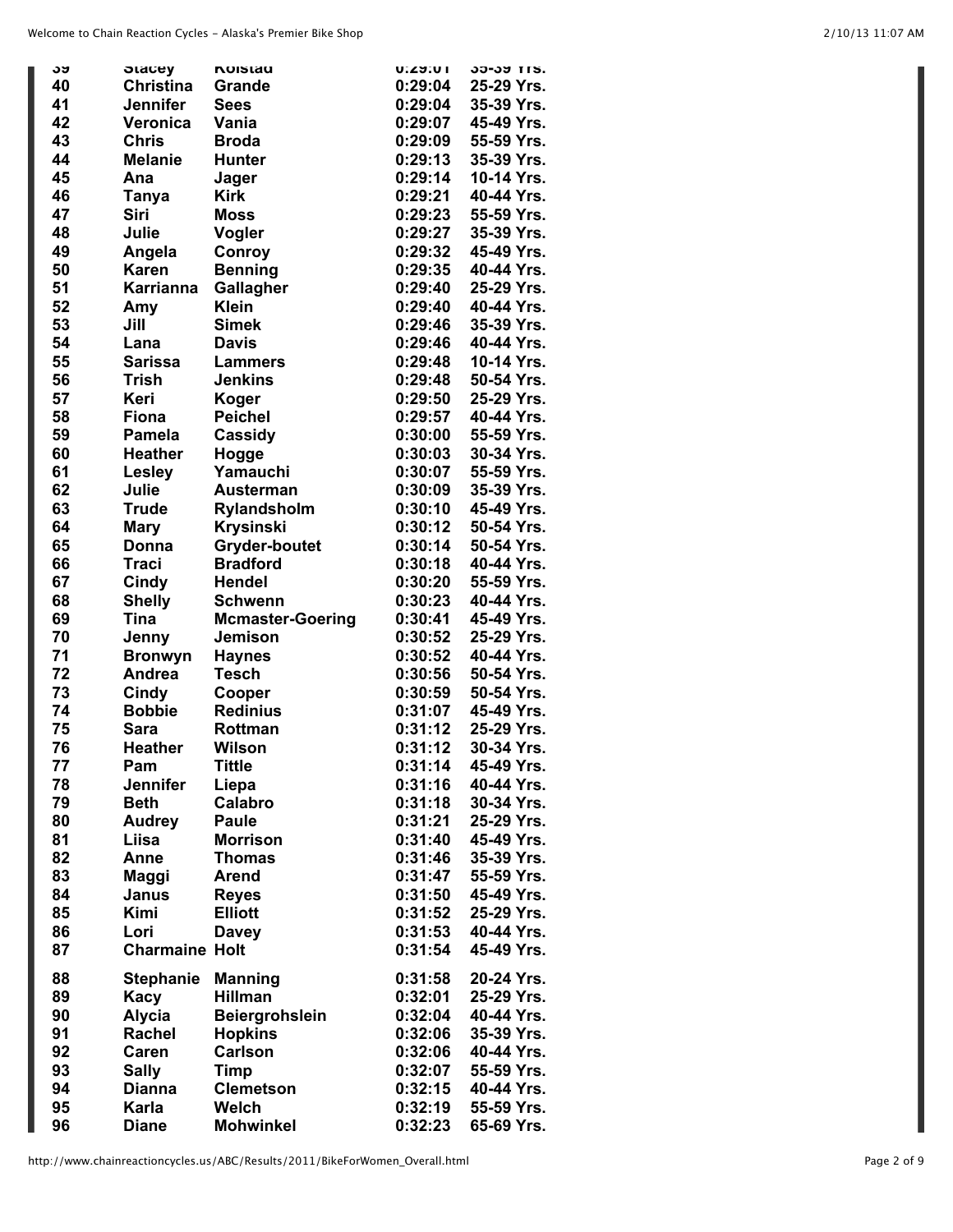| 97                       | Anna             | <b>Harrison</b>       | 0:32:25 | 40-44 Yrs. |
|--------------------------|------------------|-----------------------|---------|------------|
| 98                       | <b>Sarah</b>     | <b>Freistone</b>      | 0:32:31 | 15-19 Yrs. |
| 99                       | <b>Terri</b>     | <b>Morganson</b>      | 0:32:31 | 50-54 Yrs. |
| 100                      | Zoe              | <b>Xavier</b>         | 0:32:32 | 10-14 Yrs. |
| 101                      | Joanna           | <b>Reast</b>          | 0:32:32 | 50-54 Yrs. |
| 102                      | <b>Diana</b>     | <b>Carter</b>         | 0:32:33 | 35-39 Yrs. |
| 103                      | Amy              | <b>Reed</b>           | 0:32:34 | 30-34 Yrs. |
| 104                      | <b>Bonnie</b>    | <b>Wanat</b>          | 0:32:34 | 50-54 Yrs. |
| 105                      | Cindy            | <b>Freistone</b>      | 0:32:42 | 45-49 Yrs. |
| 106                      | <b>Karen</b>     | <b>Oakley</b>         | 0:32:48 | 55-59 Yrs. |
| 107                      | <b>Stephanie</b> | <b>Schroeder</b>      | 0:32:50 | 40-44 Yrs. |
| 108                      | Lora             | Reinbold              | 0:32:53 | 45-49 Yrs. |
| 109                      | Kathy            | <b>Seybert</b>        | 0:33:01 | 45-49 Yrs. |
| 110                      | Kimberly         | Osburn                | 0:33:02 | 25-29 Yrs. |
| 111                      | <b>Marta</b>     | <b>Mueller</b>        | 0:33:02 | 35-39 Yrs. |
| 112                      | <b>Harriet</b>   | <b>Paule</b>          | 0:33:03 | 60-64 Yrs. |
| 113                      | Wendy            | <b>Moe Willis</b>     | 0:33:08 | 40-44 Yrs. |
| 114                      | <b>Issa</b>      | <b>Otten</b>          | 0:33:15 | 40-44 Yrs. |
| 115                      | <b>Tricia</b>    | <b>Perkins</b>        | 0:33:16 | 50-54 Yrs. |
| 116                      | <b>Eliza</b>     | <b>Mcgownd</b>        | 0:33:22 | 15-19 Yrs. |
| 117                      | Jodie            | <b>Oates</b>          | 0:33:22 | 25-29 Yrs. |
| 118                      | Jennifer         | <b>Mckinnon</b>       | 0:33:23 | 45-49 Yrs. |
| 119                      | <b>Barbara</b>   | Wong                  | 0:33:24 | 60-64 Yrs. |
| 120                      | <b>Sandra</b>    | Hernandez             | 0:33:29 | 40-44 Yrs. |
| 121                      | Lee              | <b>Madison-gravel</b> | 0:33:30 | 35-39 Yrs. |
| 122                      | <b>Marcia</b>    | <b>Davis</b>          | 0:33:33 | 50-54 Yrs. |
| 123                      | <b>Alaina</b>    | <b>Prince</b>         | 0:33:34 | 15-19 Yrs. |
| 124                      | Angela           | <b>Stewart</b>        | 0:33:35 | 35-39 Yrs. |
| 125                      | <b>Nadine</b>    | Price-schruefer       | 0:33:35 | 45-49 Yrs. |
| 126                      | Janice           | Koval                 | 0:33:36 | 45-49 Yrs. |
| 127                      | <b>Katrina</b>   | Cooper                | 0:33:42 | 35-39 Yrs. |
| 128                      | <b>Jennifer</b>  | <b>Tabor</b>          | 0:33:42 | 50-54 Yrs. |
| 129                      | <b>Amber</b>     | <b>Myers</b>          | 0:33:45 | 30-34 Yrs. |
| 130                      | <b>Janet</b>     | <b>Thibert</b>        | 0:33:49 | 50-54 Yrs. |
| 131                      | Gina             | <b>Dundas</b>         | 0:33:50 | 40-44 Yrs. |
| 132                      | <b>Barbara</b>   | <b>Caldwell</b>       | 0:33:53 | 60-64 Yrs. |
| 133                      | <b>Kristi</b>    | <b>Mercer</b>         | 0:33:54 | 35-39 Yrs. |
| 134                      | <b>Andrea</b>    | Vinyard               | 0:34:00 | 35-39 Yrs. |
| 135                      | <b>Kristin</b>   | Papp                  | 0:34:04 | 25-29 Yrs. |
| 136                      | <b>Sarah</b>     | Kleedehn              | 0:34:08 | 55-59 Yrs. |
| 137                      | <b>Sheila</b>    | <b>Reilly</b>         | 0:34:11 | 45-49 Yrs. |
| 138                      | <b>Margaret</b>  | <b>Volz</b>           | 0:34:15 | 55-59 Yrs. |
| 139                      | Jessica          | <b>Rauchenstein</b>   | 0:34:18 | 30-34 Yrs. |
| 140                      | Morgan           | <b>Summers</b>        | 0:34:22 | 15-19 Yrs. |
| 141                      | <b>Maureen</b>   | Haggblom              | 0:34:22 | 50-54 Yrs. |
| 142                      | <b>Bridget</b>   | <b>Paule</b>          | 0:34:24 | 30-34 Yrs. |
| 143                      | <b>Melonnie</b>  | <b>Amundson</b>       | 0:34:27 | 30-34 Yrs. |
| 144                      | Jamie            | <b>Elswick</b>        | 0:34:29 | 45-49 Yrs. |
| 145                      | <b>Sue</b>       | Lewis                 | 0:34:33 | 45-49 Yrs. |
| 146                      | <b>Mary Ann</b>  | <b>Chrisholm</b>      | 0:34:33 | 55-59 Yrs. |
| 147                      | Alia             | <b>Parker</b>         | 0:34:34 | 25-29 Yrs. |
| 148                      | Cindy            | <b>Clifton</b>        | 0:34:36 | 40-44 Yrs. |
| 149                      | <b>Sierra</b>    | <b>Motsinger</b>      | 0:34:37 |            |
| 150                      | <b>Marla</b>     | Jakab                 | 0:34:41 | 40-44 Yrs. |
| 151                      | Celia            | Rozen                 | 0:34:47 | 55-59 Yrs. |
| 152                      | <b>Kelsey</b>    | <b>Tranel</b>         | 0:34:49 | 20-24 Yrs. |
| 153                      | Van              | Le                    | 0:34:51 | 35-39 Yrs. |
| $\overline{\phantom{a}}$ |                  | $\overline{z}$        |         |            |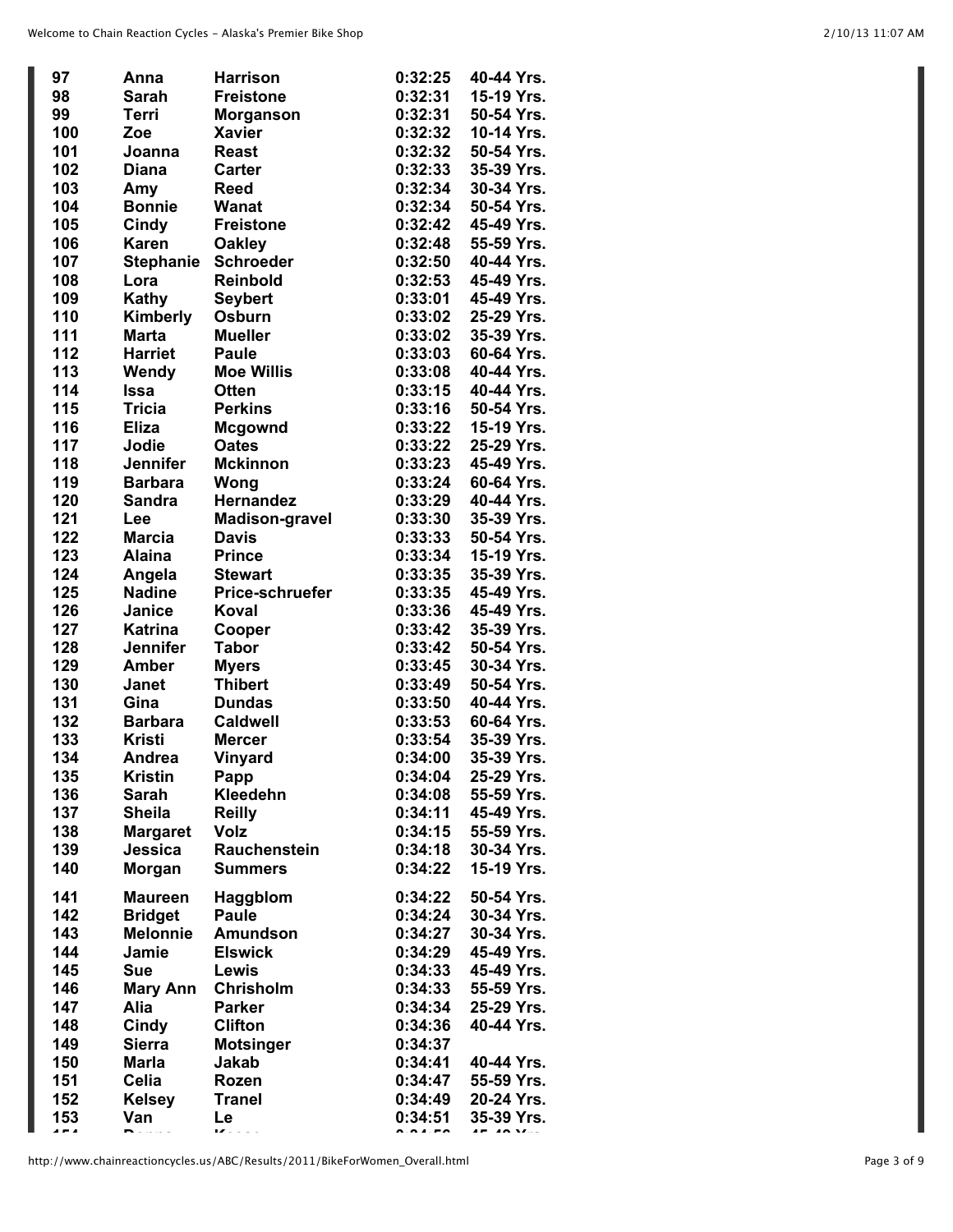| 154 | Donna                   | <b>Keese</b>      | 0:34:56 | 45-49 Yrs. |
|-----|-------------------------|-------------------|---------|------------|
| 155 | <b>Colleen</b>          | <b>Carlson</b>    | 0:34:57 | 35-39 Yrs. |
| 156 | Paola                   | <b>Banchero</b>   | 0:34:57 | 40-44 Yrs. |
| 157 | Liane                   | <b>Nagata</b>     | 0:35:00 | 40-44 Yrs. |
| 158 | <b>Valerie</b>          | <b>Rettmann</b>   | 0:35:00 | 55-59 Yrs. |
|     |                         |                   |         |            |
| 159 | <b>Monica</b>           | <b>Mcteague</b>   | 0:35:03 | 30-34 Yrs. |
| 160 | <b>Terry</b>            | <b>Slaven</b>     | 0:35:03 | 55-59 Yrs. |
| 161 | <b>Sara</b>             | <b>Mccormick</b>  | 0:35:05 | 30-34 Yrs. |
| 162 | <b>Cindy</b>            | Kupczynski        | 0:35:05 | 50-54 Yrs. |
| 163 | <b>Beth</b>             | <b>Mcnaughton</b> | 0:35:08 | 40-44 Yrs. |
| 164 | Ann                     | <b>Ashley</b>     | 0:35:11 | 30-34 Yrs. |
| 165 | Mel                     | Chapman           | 0:35:14 | 40-44 Yrs. |
| 166 | <b>Elisa</b>            | Singleton         | 0:35:15 | 35-39 Yrs. |
| 167 | <b>Elinor</b>           |                   |         | 25-29 Yrs. |
|     |                         | Harrington        | 0:35:16 |            |
| 168 | <b>Cheryl</b>           | <b>Campbell</b>   | 0:35:16 | 40-44 Yrs. |
| 169 | <b>Tana</b>             | <b>Stone</b>      | 0:35:18 | 30-34 Yrs. |
| 170 | <b>Carmencita Palma</b> |                   | 0:35:19 | 45-49 Yrs. |
| 171 | Abby                    | <b>Beltz</b>      | 0:35:20 | 25-29 Yrs. |
| 172 | <b>Tracey</b>           | <b>Anderson</b>   | 0:35:20 | 30-34 Yrs. |
| 173 | Carolyn                 | <b>Conley</b>     | 0:35:20 | 40-44 Yrs. |
| 174 | <b>Sandra</b>           | <b>Estenson</b>   | 0:35:22 | 65-69 Yrs. |
| 175 | <b>Amber</b>            | Weimer            | 0:35:25 | 15-19 Yrs. |
|     |                         |                   |         |            |
| 176 | Julie                   | <b>Denny</b>      | 0:35:30 | 35-39 Yrs. |
| 177 | <b>Catherine</b>        | <b>Xavier</b>     | 0:35:32 | 50-54 Yrs. |
| 178 | Susan                   | Guinn             | 0:35:32 | 50-54 Yrs. |
| 179 | <b>Christina</b>        | Young             | 0:35:37 | 45-49 Yrs. |
| 180 | <b>Melanie</b>          | Gehman            | 0:35:38 | 30-34 Yrs. |
| 181 | Lora                    | Jorgensen         | 0:35:38 | 40-44 Yrs. |
| 182 | <b>Colleen</b>          | <b>Marinucci</b>  | 0:35:41 | 60-64 Yrs. |
| 183 | <b>Ellen</b>            |                   |         | 50-54 Yrs. |
|     |                         | <b>Burnett</b>    | 0:35:46 |            |
| 184 | <b>Erika</b>            | <b>Braun</b>      | 0:35:47 | 35-39 Yrs. |
| 185 | <b>Holly</b>            | <b>Krenz</b>      | 0:35:47 | 40-44 Yrs. |
| 186 | Jessica                 | <b>Norton</b>     | 0:35:48 | 40-44 Yrs. |
| 187 | Carla                   | Goldberg          | 0:35:52 | 40-44 Yrs. |
| 188 | <b>Katie</b>            | <b>Seybert</b>    | 0:35:53 | 10-14 Yrs. |
| 189 | Gail                    | <b>Davidson</b>   | 0:35:54 | 60-64 Yrs. |
| 190 | Gretchen                | <b>Clark-Ross</b> | 0:35:55 | 35-39 Yrs. |
| 191 | Carol                   | <b>Silva</b>      | 0:35:56 | 55-59 Yrs. |
|     |                         |                   |         |            |
| 192 | Lynnete                 | <b>Warren</b>     | 0:35:56 | 45-49 Yrs. |
| 193 | <b>Margaret</b>         | Young             | 0:36:03 | 30-34 Yrs. |
| 194 | <b>Heather</b>          | <b>Fuller</b>     | 0:36:07 |            |
|     | <b>Elizabeth</b>        | <b>Rawlins</b>    |         | 35-39 Yrs. |
| 195 |                         |                   | 0:36:08 |            |
| 196 | Anita                   | <b>Johnson</b>    | 0:36:08 | 40-44 Yrs. |
| 197 | Gloria                  | <b>Menzel</b>     | 0:36:09 | 50-54 Yrs. |
| 198 | <b>Heather</b>          | Campfield         | 0:36:11 | 35-39 Yrs. |
| 199 | <b>Danielle</b>         | Fay               | 0:36:12 | 20-24 Yrs. |
| 200 | Pam                     | <b>Smith</b>      | 0:36:14 | 35-39 Yrs. |
| 201 | Kimberly                | <b>Buskirk</b>    | 0:36:14 | 40-44 Yrs. |
| 202 | Caren                   | <b>Barlowe</b>    | 0:36:15 | 60-64 Yrs. |
| 203 |                         |                   |         | 55-59 Yrs. |
|     | Trula                   | Acena             | 0:36:20 |            |
| 204 | Cathy                   | Egan              | 0:36:21 | 50-54 Yrs. |
| 205 | Meg                     | <b>Kurtagh</b>    | 0:36:23 | 60-64 Yrs. |
| 206 | Tami                    | <b>Wheeler</b>    | 0:36:24 | 50-54 Yrs. |
| 207 | <b>Catherine</b>        | Coon              | 0:36:26 | 45-49 Yrs. |
| 208 | <b>Susan</b>            | <b>Bury</b>       | 0:36:26 | 70-74 Yrs. |
| 209 | Aurora                  | <b>Hablett</b>    | 0:36:27 | 20-24 Yrs. |
| 210 | <b>Kristen</b>          | <b>Newcomer</b>   | 0:36:30 | 25-29 Yrs. |
| 211 | Lori                    | Gonzalez          | 0:36:30 | 45-49 Yrs. |
|     |                         |                   |         |            |

L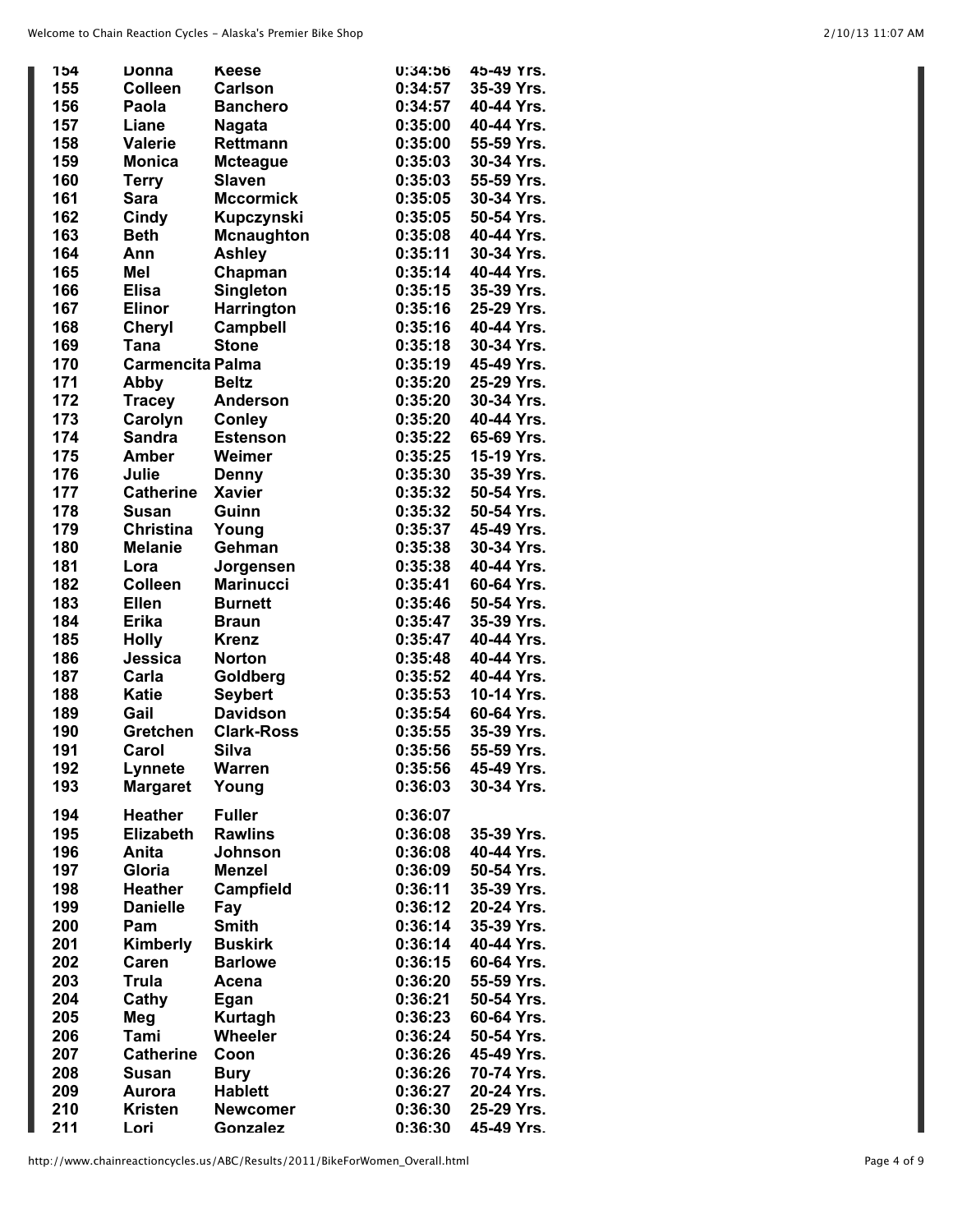| 212 | <b>Valerie</b>   | <b>Blajeski</b>         | 0:36:32 | 30-34 Yrs. |
|-----|------------------|-------------------------|---------|------------|
| 213 | Dona             | <b>Endsley</b>          | 0:36:33 | 50-54 Yrs. |
| 214 | Laura            | <b>Mclaughlin</b>       | 0:36:35 | 35-39 Yrs. |
| 215 | <b>Sandra</b>    | <b>Harley</b>           | 0:36:35 | 45-49 Yrs. |
| 216 |                  | Dean                    | 0:36:38 | 55-59 Yrs. |
|     | Leslie           |                         |         |            |
| 217 | Renae            | <b>Sather</b>           | 0:36:39 | 35-39 Yrs. |
| 218 | Lu               | Gallego                 | 0:36:52 | 30-34 Yrs. |
| 219 | <b>Tara</b>      | <b>Adams</b>            | 0:36:57 | 30-34 Yrs. |
| 220 | <b>Cheryl</b>    | <b>Duda</b>             | 0:36:57 | 40-44 Yrs. |
| 221 | <b>Ann Marie</b> | <b>Bott</b>             | 0:37:00 | 30-34 Yrs. |
| 222 | Alicia           | <b>Clemetson</b>        | 0:37:07 | 15-19 Yrs. |
| 223 | <b>Mary</b>      | <b>Lammers</b>          | 0:37:09 | 50-54 Yrs. |
| 224 | Anna             | <b>Bryant</b>           | 0:37:14 | 35-39 Yrs. |
| 225 | Carina           | <b>Welker</b>           | 0:37:16 | 10-14 Yrs. |
| 226 | Leland           | <b>Reed</b>             | 0:37:16 | 25-29 Yrs. |
| 227 | <b>Nancy</b>     | <b>Moses</b>            | 0:37:16 | 55-59 Yrs. |
| 228 | Kathy            | <b>Mcarthur</b>         | 0:37:21 | 55-59 Yrs. |
| 229 | <b>Kathie</b>    | <b>Steele</b>           | 0:37:22 | 60-64 Yrs. |
| 230 | <b>Patricia</b>  | <b>Neptune</b>          | 0:37:23 | 50-54 Yrs. |
| 231 | <b>Valarie</b>   | Coscia                  | 0:37:25 | 40-44 Yrs. |
|     |                  |                         |         | 35-39 Yrs. |
| 232 | Jodi             | Kay                     | 0:37:28 |            |
| 233 | <b>Janet</b>     | <b>Hepplewhite</b>      | 0:37:32 | 55-59 Yrs. |
| 234 | Laura            | <b>Mcduffie</b>         | 0:37:35 | 15-19 Yrs. |
| 235 | <b>Michele</b>   | <b>Stapley</b>          | 0:37:37 | 35-39 Yrs. |
| 236 | <b>Jennifer</b>  | Wingard                 | 0:37:37 | 40-44 Yrs. |
| 237 | <b>Nancy</b>     | <b>Murphy</b>           | 0:37:39 | 50-54 Yrs. |
| 238 | <b>Erica</b>     | <b>Mitchell</b>         | 0:37:45 | 20-24 Yrs. |
| 239 | Jenny            | <b>Kimball</b>          | 0:37:45 | 40-44 Yrs. |
| 240 | Veronica         | <b>Bunch</b>            | 0:37:48 | 30-34 Yrs. |
| 241 | <b>Kathleen</b>  | Judy                    | 0:37:53 | 45-49 Yrs. |
| 242 | Kate             | <b>Nixon</b>            | 0:37:58 | 55-59 Yrs. |
| 243 | <b>Deb</b>       | <b>Bushnell</b>         | 0:38:04 | 45-49 Yrs. |
| 244 | Roxanne          | <b>Brandenburg</b>      | 0:38:07 | 40-44 Yrs. |
| 245 | Abi              | <b>Brock</b>            | 0:38:11 | 30-34 Yrs. |
| 246 | Julie            | <b>Baniky-hennessey</b> | 0:38:18 | 50-54 Yrs. |
|     | Joani            | Welch                   | 0:38:19 | 55-59 Yrs. |
| 247 |                  |                         |         |            |
| 248 | <b>Tara</b>      | <b>Kulin</b>            | 0:38:25 | 30-34 Yrs. |
| 249 | Lynn             | <b>Hallford</b>         | 0:38:26 | 50-54 Yrs. |
| 250 | <b>Karen</b>     | Forsyth                 | 0:38:27 | 65-69 Yrs. |
| 251 | <b>Sarah</b>     | <b>Peters</b>           | 0:38:34 | 10-14 Yrs. |
| 252 | <b>Morgan</b>    | Weimer                  | 0:38:34 | 15-19 Yrs. |
| 253 | Cynthia          | <b>Jicinsky</b>         | 0:38:38 | 45-49 Yrs. |
| 254 | <b>Barbara</b>   | Kagerer                 | 0:38:39 | 50-54 Yrs. |
| 255 | Jeanne           | <b>Fischer</b>          | 0:38:40 | 60-64 Yrs. |
| 256 | Sara             | Turner                  | 0:38:46 | 30-34 Yrs. |
| 257 | Rachel           | Faria                   | 0:38:47 | 20-24 Yrs. |
| 258 |                  | <b>Brumbaugh</b>        | 0:38:50 | 35-39 Yrs. |
|     | Amy              |                         |         |            |
| 259 | <b>Debbi</b>     | Heinen                  | 0:38:53 | 45-49 Yrs. |
| 260 | <b>Sue</b>       | <b>Parry</b>            | 0:38:55 | 50-54 Yrs. |
| 261 | <b>Molly</b>     | <b>Mccammon</b>         | 0:38:56 | 55-59 Yrs. |
| 262 | Angela           | <b>Piccard</b>          | 0:39:02 | 15-19 Yrs. |
| 263 | <b>Diane</b>     | <b>Barnett</b>          | 0:39:06 | 65-69 Yrs. |
| 264 | <b>Christine</b> | <b>Roalofs</b>          | 0:39:08 | 40-44 Yrs. |
| 265 | <b>Maria</b>     | <b>Robinson</b>         | 0:39:19 | 40-44 Yrs. |
| 266 | Justyna          | Raszewska               | 0:39:21 | 30-34 Yrs. |
| 267 | <b>Susan</b>     | <b>Halvor</b>           | 0:39:22 | 40-44 Yrs. |
| 268 | Peggy            | <b>Martinez</b>         | 0:39:22 | 50-54 Yrs. |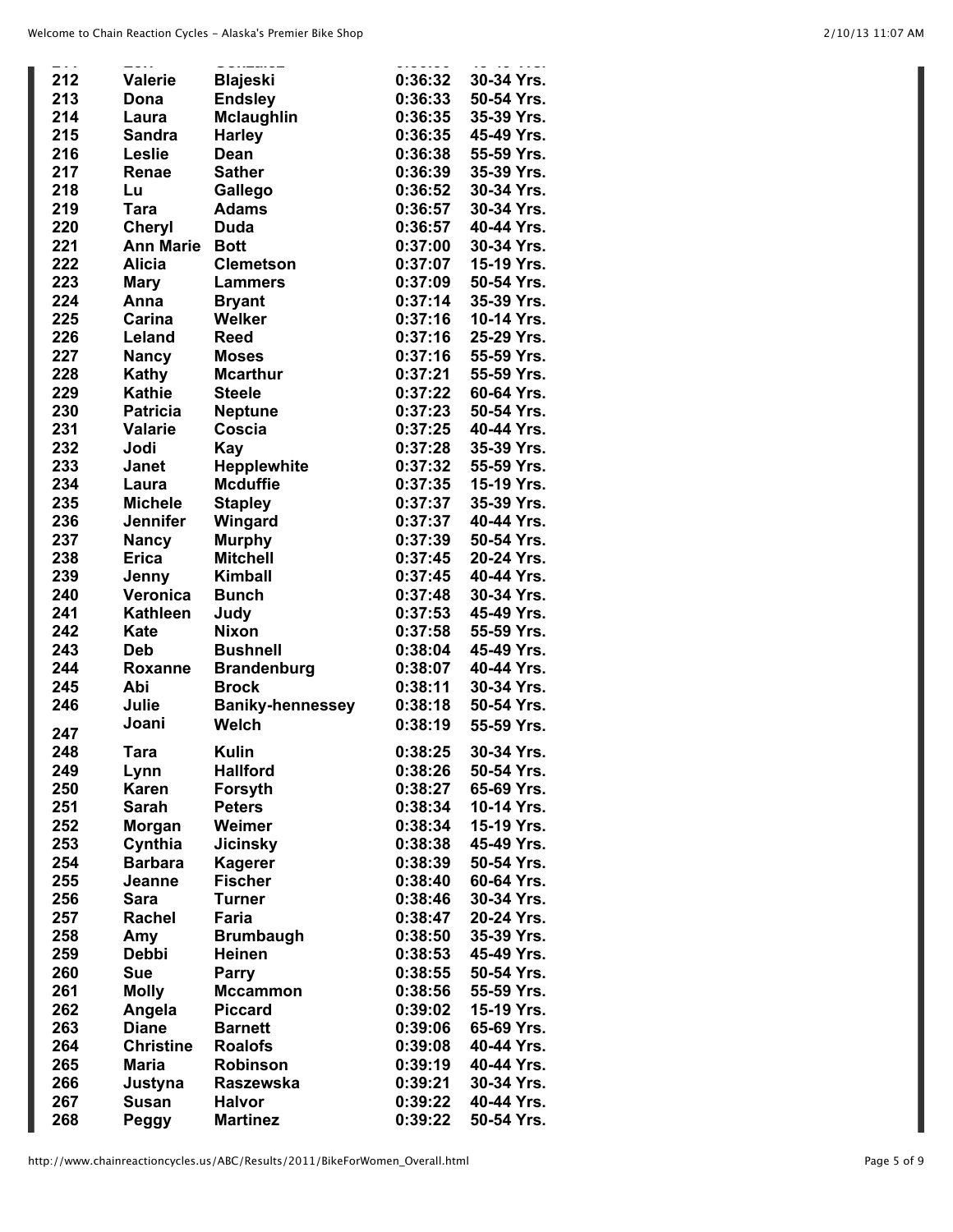| 269 | <b>Crystal</b>   | <b>Miller</b>       | 0:39:26 | 25-29 Yrs. |
|-----|------------------|---------------------|---------|------------|
|     |                  |                     |         |            |
| 270 | Jessica          | <b>Faulkner</b>     | 0:39:32 | 25-29 Yrs. |
| 271 | Anita            | Wright              | 0:39:34 | 45-49 Yrs. |
| 272 | <b>Patrice</b>   | <b>Parker</b>       | 0:39:38 | 55-59 Yrs. |
| 273 | Jonel            | <b>Schenk</b>       | 0:39:41 | 40-44 Yrs. |
| 274 | Amanda           | <b>Hays</b>         | 0:39:43 | 30-34 Yrs. |
| 275 | <b>Rachel</b>    | <b>Glaister</b>     | 0:39:51 | 25-29 Yrs. |
| 276 | Tori             | <b>Mejia</b>        | 0:39:51 | 35-39 Yrs. |
| 277 | <b>Helene</b>    | Wood                | 0:39:57 | 60-64 Yrs. |
| 278 | <b>Secora</b>    | <b>Patterson</b>    | 0:39:58 | 30-34 Yrs. |
| 279 | Judy             | <b>Thompson</b>     | 0:39:58 | 30-34 Yrs. |
| 280 | <b>Katie</b>     | <b>Gibson</b>       | 0:40:02 | 40-44 Yrs. |
| 281 |                  |                     |         | 50-54 Yrs. |
|     | <b>Therese</b>   | <b>Foley</b>        | 0:40:05 |            |
| 282 | Pam              | <b>Frank</b>        | 0:40:12 | 50-54 Yrs. |
| 283 | Erin             | <b>Somaduroff</b>   | 0:40:22 | 30-34 Yrs. |
| 284 | <b>Erikka</b>    | <b>Viehman</b>      | 0:40:27 | 20-24 Yrs. |
| 285 | <b>Kathy</b>     | <b>Keck</b>         | 0:40:35 | 50-54 Yrs. |
| 286 | <b>Kim</b>       | <b>Brown</b>        | 0:40:39 | 45-49 Yrs. |
| 287 | <b>Brittany</b>  | Keener              | 0:40:40 | 25-29 Yrs. |
| 288 | Kimberly         | Sledgister          | 0:40:41 | 30-34 Yrs. |
| 289 | <b>Dale</b>      | Kodama              | 0:40:41 | 40-44 Yrs. |
| 290 | <b>Stephanie</b> | <b>Mcshane</b>      | 0:40:41 | 40-44 Yrs. |
| 291 | <b>Pamela</b>    | Hayden              | 0:40:44 | 55-59 Yrs. |
| 292 | Wendy            | <b>Manninen</b>     | 0:40:49 | 30-34 Yrs. |
|     |                  |                     |         |            |
| 293 | <b>Kristy</b>    | <b>Grawunder</b>    | 0:40:52 | 55-59 Yrs. |
| 294 | <b>Nancy</b>     | <b>Walsh-robart</b> | 0:40:56 | 60-64 Yrs. |
| 295 | <b>Kate</b>      | <b>Johnson</b>      | 0:40:57 | 25-29 Yrs. |
| 296 | <b>Tamara</b>    | <b>Freistone</b>    | 0:40:58 | 10-14 Yrs. |
| 297 | <b>Colleen</b>   | Newgaard            | 0:40:58 | 55-59 Yrs. |
| 298 | <b>Trish</b>     | Lacey               | 0:40:59 | 50-54 Yrs. |
| 299 | Luann            | <b>Piccard</b>      | 0:41:03 | 50-54 Yrs. |
| 300 | Leslie           | <b>Johnson</b>      | 0:41:03 | 50-54 Yrs. |
| 301 | Laurie           | <b>Difrancesco</b>  | 0:41:05 | 40-44 Yrs. |
| 362 | <b>Valerie</b>   | Jokela              | 0:41:14 | 60-64 Yrs. |
| 302 | <b>Summer</b>    | <b>Sauve</b>        | 0:41:23 | 50-54 Yrs. |
| 303 | <b>Colleen</b>   | Libbey              | 0:41:29 | 35-39 Yrs. |
| 304 | <b>Kalena</b>    | Weimer              | 0:41:34 | 10-14 Yrs. |
| 305 | <b>Darla</b>     | <b>Jones</b>        | 0:41:41 | 40-44 Yrs. |
| 306 | <b>Valerie</b>   | <b>Flynn</b>        | 0:41:45 | 40-44 Yrs. |
| 307 | Judith           | Williamson          | 0:41:45 | 50-54 Yrs. |
| 308 | <b>Katie</b>     | <b>Blake</b>        | 0:41:50 | 30-34 Yrs. |
|     |                  |                     |         |            |
| 309 | <b>Patricia</b>  | Welch               | 0:41:55 | 55-59 Yrs. |
| 310 | Laura            | <b>Bedard</b>       | 0:41:58 | 40-44 Yrs. |
| 311 | Lori             | Olson               | 0:42:06 | 30-34 Yrs. |
| 312 | <b>Morgan</b>    | <b>Brown</b>        | 0:42:18 | 15-19 Yrs. |
| 313 | Alisha           | <b>Deans</b>        | 0:42:19 | 35-39 Yrs. |
| 314 | <b>Michele</b>   | <b>Murphy</b>       | 0:42:20 | 45-49 Yrs. |
| 315 | <b>Tina</b>      | <b>Tomsen</b>       | 0:42:22 | 50-54 Yrs. |
| 316 | Tanya            | <b>Engle</b>        | 0:42:24 | 40-44 Yrs. |
| 317 | Kathryn          | Winsor              | 0:42:27 | 40-44 Yrs. |
| 318 | <b>Charlene</b>  | Hampton             | 0:42:29 | 40-44 Yrs. |
| 319 | Kathleen         | <b>Adams</b>        | 0:42:31 | 45-49 Yrs. |
| 320 | Deanna           | <b>Blazejewski</b>  | 0:42:33 | 35-39 Yrs. |
| 321 | Heidi            | <b>Brittain</b>     | 0:42:38 | 35-39 Yrs. |
|     |                  |                     |         |            |
| 322 | <b>Brooke</b>    | <b>Deans</b>        | 0:42:45 | 15-19 Yrs. |
| 323 | <b>Maria</b>     | Ramirez             | 0:42:48 | 10-14 Yrs. |
| 324 | <b>Beth</b>      | <b>Amrich</b>       | 0:42:53 | 35-39 Yrs. |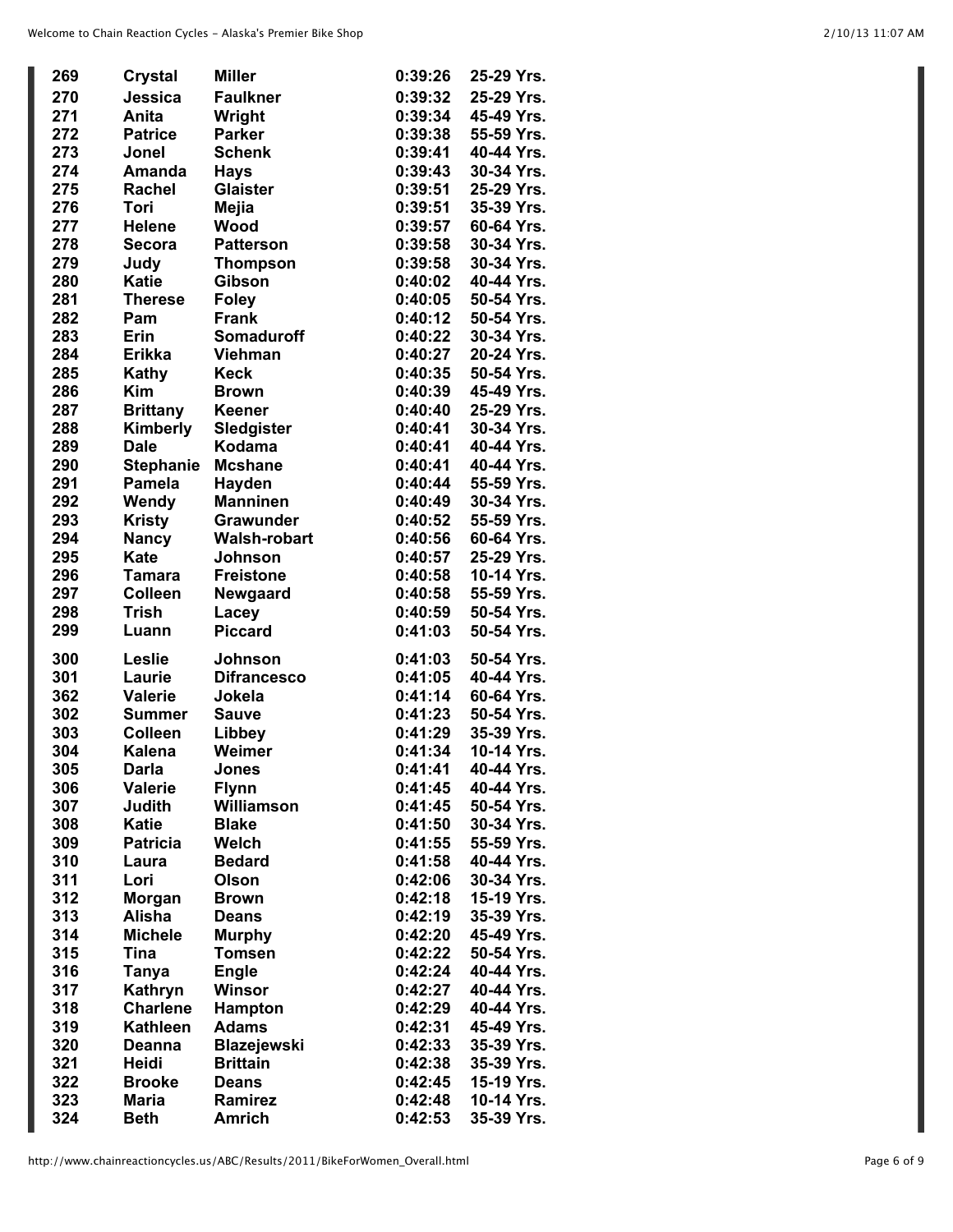| 325 | Carol            | <b>Gaskins</b>      | 0:42:54 | 50-54 Yrs. |
|-----|------------------|---------------------|---------|------------|
| 326 | Leann            | <b>Welker</b>       | 0:43:01 | 40-44 Yrs. |
| 327 | <b>Christina</b> | Holmgren            | 0:43:02 | 45-49 Yrs. |
| 328 | Laurel           | Paton               | 0:43:07 | 10-14 Yrs. |
| 329 | <b>Brit</b>      | <b>Murphy</b>       | 0:43:11 | 15-19 Yrs. |
| 330 | <b>Sharon</b>    | <b>Merrell</b>      | 0:43:16 | 60-64 Yrs. |
| 331 | Aimee            | <b>Marvel</b>       | 0:43:17 | 30-34 Yrs. |
| 332 | Ali              | <b>Marvin</b>       | 0:43:19 | 25-29 Yrs. |
| 333 | <b>Hilde</b>     | Odegaard            | 0:43:19 | 45-49 Yrs. |
| 334 | <b>Patricia</b>  | Geitz               | 0:43:33 | 65-69 Yrs. |
| 335 | <b>Alice</b>     | <b>Stacey</b>       | 0:43:34 | 55-59 Yrs. |
| 336 | Audra            | <b>Hunt</b>         | 0:43:35 | 40-44 Yrs. |
| 337 | Gail             | <b>Hoefler</b>      | 0:43:38 | 45-49 Yrs. |
| 338 | <b>Dede</b>      | <b>Schwartz</b>     | 0:43:38 | 55-59 Yrs. |
| 339 | Penelope         | <b>Fairbanks</b>    | 0:43:41 | 45-49 Yrs. |
| 340 | Carole           | Comeau              | 0:43:45 | 65-69 Yrs. |
| 341 | Genevieve        | <b>Burns</b>        | 0:43:50 | 25-29 Yrs. |
| 342 | Niki             | <b>Underwood</b>    | 0:43:52 | 25-29 Yrs. |
| 343 | Lauren           | <b>Gaither</b>      | 0:43:57 | 10-14 Yrs. |
| 344 | <b>Rebekah</b>   | Luhrs               | 0:44:01 | 25-29 Yrs. |
| 345 | <b>Beth</b>      | <b>Baker</b>        | 0:44:03 | 60-64 Yrs. |
| 346 | <b>Denise</b>    | <b>Trujillo</b>     | 0:44:06 | 45-49 Yrs. |
| 347 | <b>Sheryl</b>    | Warmbold            | 0:44:08 | 55-59 Yrs. |
| 348 | Ophelia          | Yang                | 0:44:17 | 30-34 Yrs. |
| 349 | <b>Carrie</b>    | <b>Eischens</b>     | 0:44:26 | 35-39 Yrs. |
| 350 | <b>Susan</b>     | <b>Schafer</b>      | 0:44:26 | 50-54 Yrs. |
| 351 | <b>Miranda</b>   | <b>Burzinski</b>    | 0:44:40 | 30-34 Yrs. |
| 352 | Candy            | <b>Petrarca</b>     | 0:44:45 | 40-44 Yrs. |
| 353 | Fauna            | Reynvaan            | 0:44:47 | 25-29 Yrs. |
| 354 | Meaghan          | <b>Howard</b>       | 0:44:49 | 30-34 Yrs. |
| 355 | <b>Angelica</b>  | <b>Bayer</b>        | 0:44:55 | 35-39 Yrs. |
| 356 | <b>Teresa</b>    | <b>Paton</b>        | 0:44:59 | 50-54 Yrs. |
| 357 | <b>Monica</b>    | <b>Martin</b>       | 0:45:03 | 40-44 Yrs. |
| 358 | Judy             | Kitagawa            | 0:45:08 | 50-54 Yrs. |
| 359 | <b>Denise</b>    | <b>Demetree</b>     | 0:45:10 | 40-44 Yrs. |
| 360 | <b>Naomi</b>     | Zurba               | 0:45:11 | 40-44 Yrs. |
| 361 | Mari             | <b>Christoffers</b> | 0:45:12 | 60-64 Yrs. |
| 363 | <b>Hayley</b>    | <b>Neptune</b>      | 0:45:17 | 10-14 Yrs. |
| 364 | Cheryl           | <b>Armbrust</b>     | 0:45:27 | 40-44 Yrs. |
| 365 | <b>Stephanie</b> | Lyken               | 0:45:28 | 35-39 Yrs. |
| 366 | Lisa             | Weimer              | 0:45:34 | 45-49 Yrs. |
| 367 | <b>Kate</b>      | <b>Crowley</b>      | 0:45:39 | 10-14 Yrs. |
| 368 | <b>Adele</b>     | <b>Fetter</b>       | 0:45:39 | 30-34 Yrs. |
| 369 | <b>Richelle</b>  | Jungwirth           | 0:45:39 | 40-44 Yrs. |
| 370 | <b>Elizabeth</b> | <b>Strom</b>        | 0:45:43 | 15-19 Yrs. |
| 371 | <b>Mary</b>      | <b>Waltz</b>        | 0:45:58 | 50-54 Yrs. |
| 372 | <b>Mary</b>      | <b>Banaszak</b>     | 0:45:59 | 40-44 Yrs. |
| 373 | Jean             | <b>Moran</b>        | 0:46:02 | 50-54 Yrs. |
| 374 | <b>Helena</b>    | <b>Spector</b>      | 0:46:15 | 65-69 Yrs. |
| 375 | Deanna           | Roering             | 0:46:26 | 25-29 Yrs. |
| 376 | <b>Jennifer</b>  | <b>Mainor</b>       | 0:46:27 | 30-34 Yrs. |
| 377 | <b>Cheryl</b>    | <b>Hannon</b>       | 0:46:36 | 50-54 Yrs. |
| 378 | <b>Catherine</b> | <b>Mclaughlin</b>   | 0:46:38 | 10-14 Yrs. |
| 379 | <b>Michelli</b>  | <b>Warren</b>       | 0:46:41 | 35-39 Yrs. |
| 380 | <b>Kelly</b>     | <b>Heithold</b>     | 0:46:53 | 50-54 Yrs. |
| 381 | <b>Karen</b>     | <b>Simmons</b>      | 0:47:00 | 40-44 Yrs. |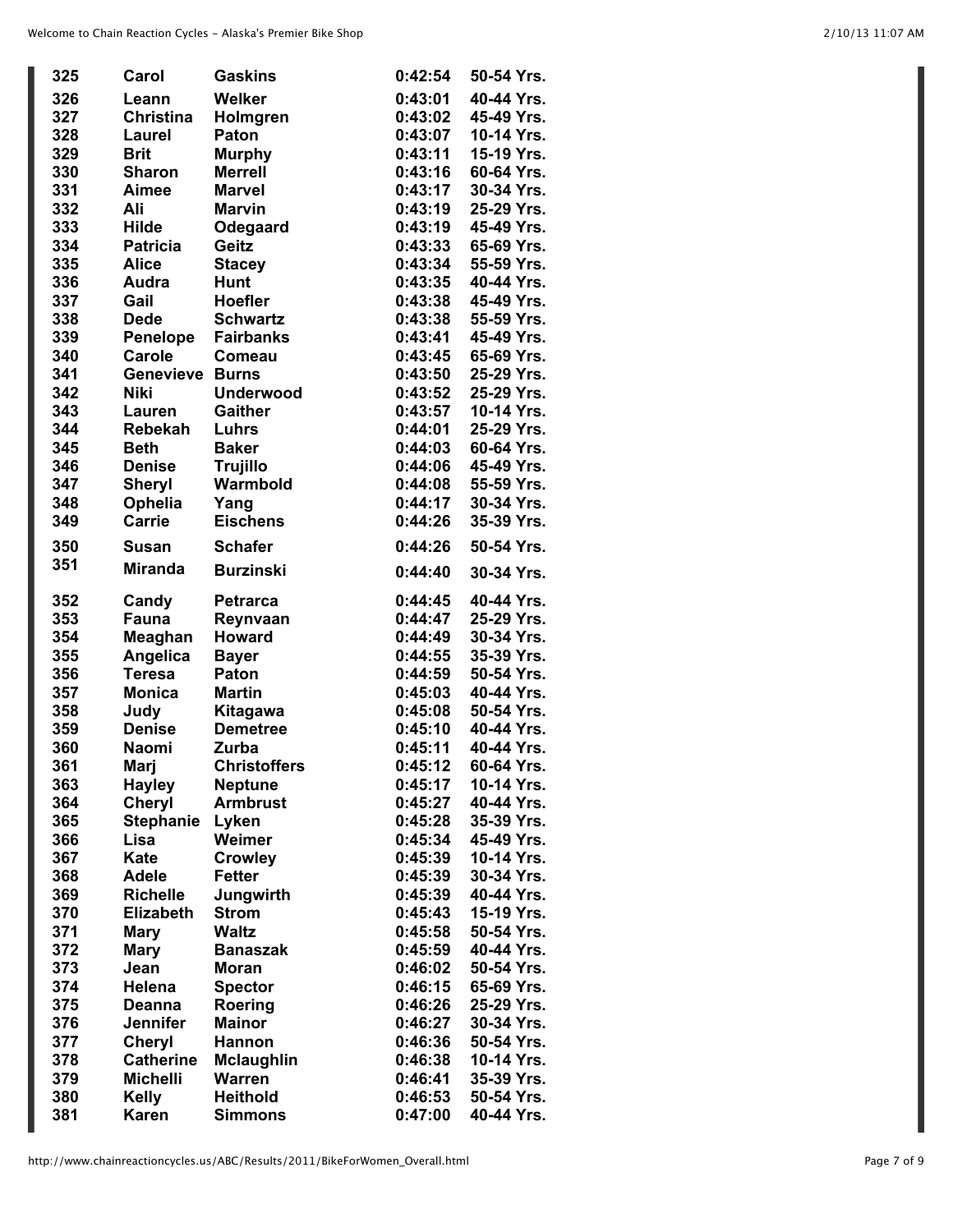| 382 | <b>Deedee</b>            | <b>Brandeberry</b> | 0:47:03 | 50-54 Yrs. |
|-----|--------------------------|--------------------|---------|------------|
| 383 | <b>Natasha</b>           | <b>Sorenson</b>    | 0:47:08 | 20-24 Yrs. |
| 384 | <b>Heather</b>           | <b>Greiner</b>     | 0:47:11 | 15-19 Yrs. |
| 385 | Anne                     | <b>Fontana</b>     | 0:47:16 | 40-44 Yrs. |
| 386 | Jamie                    | <b>Simes</b>       | 0:47:19 | 45-49 Yrs. |
|     |                          |                    |         |            |
| 387 | Rosa                     | <b>Guerra</b>      | 0:47:26 | 50-54 Yrs. |
| 388 | <b>Tiffani</b>           | <b>Bolin</b>       | 0:47:43 | 45-49 Yrs. |
| 389 | Graylin                  | <b>Simes</b>       | 0:47:55 | 10-14 Yrs. |
| 390 | <b>Michelle</b>          | Yatchyshyn         | 0:48:00 | 35-39 Yrs. |
| 391 | Dana                     | <b>Nunn</b>        | 0:48:08 | 30-34 Yrs. |
| 392 | Gloria                   | <b>Hernandez</b>   | 0:48:15 | 40-44 Yrs. |
| 393 | <b>Molly</b>             | <b>Connelly</b>    | 0:48:34 | 45-49 Yrs. |
| 394 | <b>Patricia</b>          | <b>Wade</b>        | 0:48:44 | 40-44 Yrs. |
| 395 | Jocelyn                  | Payne              | 0:49:30 | 40-44 Yrs. |
| 396 | <b>Idamarie</b>          | <b>Piccard</b>     | 0:49:32 | 70-74 Yrs. |
| 397 | <b>Belinda</b>           | <b>Sessions</b>    | 0:49:34 | 50-54 Yrs. |
| 398 | <b>Brenna</b>            | <b>Moss</b>        | 0:49:39 | 10-14 Yrs. |
| 399 | <b>Katrina</b>           | <b>Moss</b>        | 0:49:47 | 40-44 Yrs. |
| 400 | <b>Alicia</b>            | <b>Smith</b>       | 0:49:50 | 25-29 Yrs. |
| 401 | <b>Helen</b>             | <b>Mcdougall</b>   | 0:49:52 | 35-39 Yrs. |
|     |                          |                    |         |            |
| 402 | <b>Alaiah</b>            | <b>Gaines</b>      | 0:50:07 | 10-14 Yrs. |
| 403 |                          |                    |         |            |
|     | <b>Barb</b>              | <b>Williams</b>    | 0:50:16 | 40-44 Yrs. |
| 404 | <b>Jennifer</b>          | <b>Parkhurst</b>   | 0:50:20 | 25-29 Yrs. |
| 405 | Anna                     | <b>Bierce</b>      | 0:50:22 | 25-29 Yrs. |
| 406 | Aurora                   | <b>Williams</b>    | 0:50:34 | 10-14 Yrs. |
| 407 | Laura                    | <b>Schneller</b>   | 0:50:42 | 30-34 Yrs. |
| 408 | Jodi                     | <b>Walton</b>      | 0:50:50 | 45-49 Yrs. |
| 409 |                          | <b>Perkins</b>     | 0:50:57 | 10-14 Yrs. |
|     | Rebecca                  |                    |         |            |
| 410 | <b>Nellie</b>            | <b>Schroder</b>    | 0:50:57 | 40-44 Yrs. |
| 411 | <b>Matrika</b>           | <b>Arrington</b>   | 0:51:01 | 10-14 Yrs. |
| 412 | <b>Becky</b>             | Houghten           | 0:51:04 | 25-29 Yrs. |
| 413 | Jolene                   | Hotho              | 0:51:06 | 45-49 Yrs. |
| 414 | <b>Kristin</b>           | Sherwood           | 0:51:09 | 35-39 Yrs. |
| 415 | Cara                     | <b>Bethe</b>       | 0:51:22 | 40-44 Yrs. |
| 416 | Wendy                    | <b>Pallozzi</b>    | 0:51:23 | 40-44 Yrs. |
| 417 | <b>Victoria</b>          | <b>Hillwig</b>     | 0:51:26 | 25-29 Yrs. |
| 418 | <b>Makenna</b>           | <b>Pallozzi</b>    | 0:51:42 | 05-09 Yrs. |
| 419 | Laura                    | Hogan              | 0:51:47 | 40-44 Yrs. |
| 420 | <b>Tuyet</b>             | <b>Smallwood</b>   | 0:51:52 | 40-44 Yrs. |
| 421 | <b>Charmaine Timmons</b> |                    | 0:52:24 | 45-49 Yrs. |
| 422 | Jane                     | <b>Forrest</b>     | 0:52:39 |            |
| 423 | <b>Jennifer</b>          | Hodge              | 0:52:53 | 35-39 Yrs. |
| 424 | <b>Elaine</b>            | <b>Hulse</b>       | 0:53:07 | 50-54 Yrs. |
|     |                          |                    |         |            |
| 425 | <b>Amber</b>             | <b>Hess</b>        | 0:53:17 | 30-34 Yrs. |
| 426 | <b>Shawnee</b>           | Vanderpool         | 0:53:23 | 25-29 Yrs. |
| 427 | Lisa                     | Naadland           | 0:53:29 | 35-39 Yrs. |
| 428 | Jessica                  | <b>Adler</b>       | 0:53:31 | 10-14 Yrs. |
| 429 | <b>Michelle</b>          | <b>Keller</b>      | 0:53:36 | 35-39 Yrs. |
| 430 | <b>Charlotte</b>         | <b>Naadland</b>    | 0:53:54 | 10-14 Yrs. |
| 431 | <b>Deborah</b>           | <b>Pratt</b>       | 0:53:55 | 45-49 Yrs. |
| 432 | <b>Autumn</b>            | <b>Hoibakk</b>     | 0:53:58 | 30-34 Yrs. |
| 433 | Cathy                    | <b>Rezabeck</b>    | 0:54:06 | 55-59 Yrs. |
| 434 | <b>Deb</b>               | <b>Deprospero</b>  | 0:54:11 | 50-54 Yrs. |
| 435 | <b>Jennifer</b>          | <b>Greene</b>      | 0:54:23 | 35-39 Yrs. |
| 436 | <b>Sheryl</b>            | <b>Norton</b>      | 0:54:25 | 60-64 Yrs. |
|     |                          |                    |         |            |